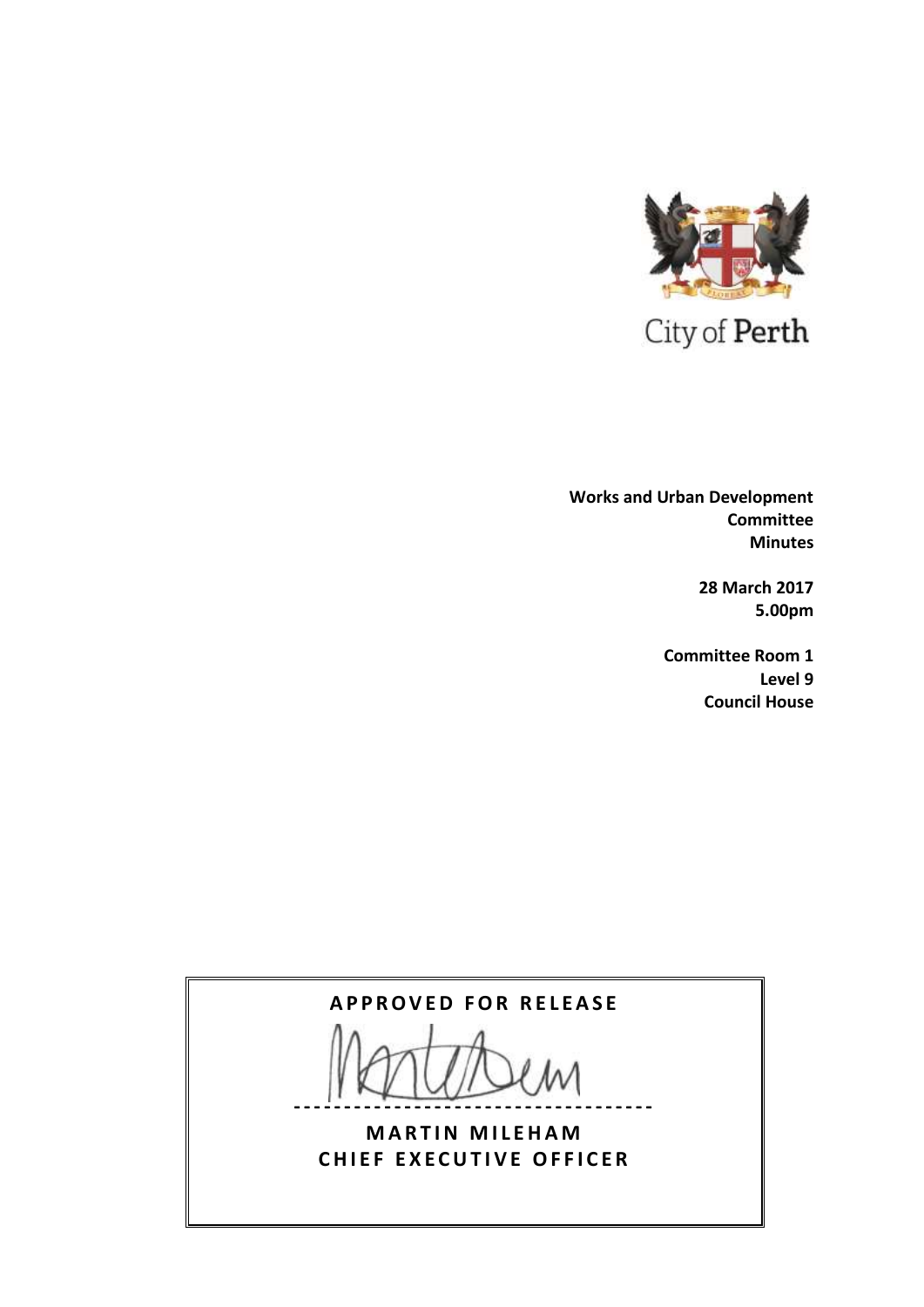

City of Perth

Works and Urban Development Committee Minutes

> 28 March 2017 5.00pm

Committee Room 1 Level 9 Council House

Minutes to be confirmed at the next Works and Urban Development Committee meeting.

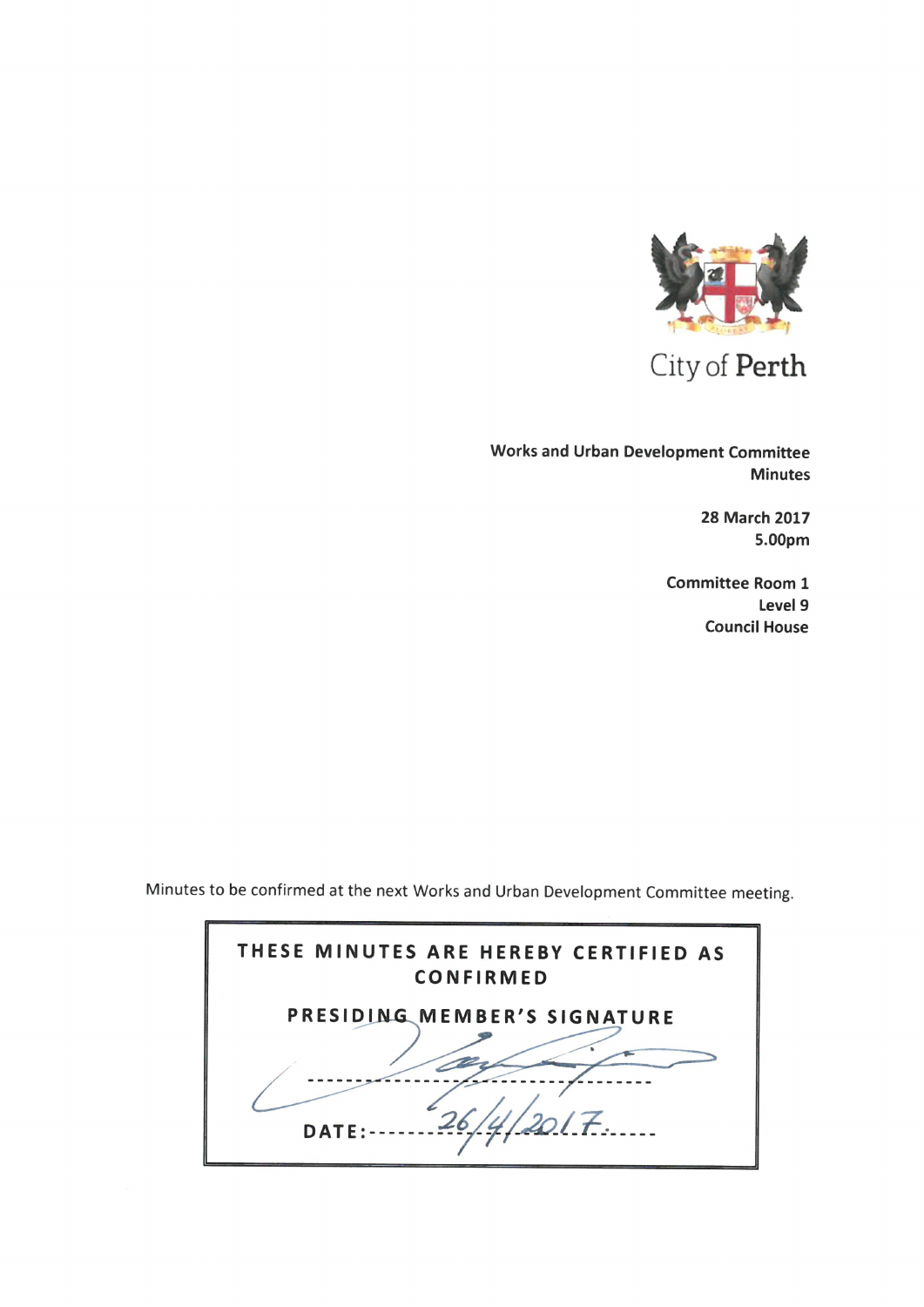Minutes of the Works and Urban Development Committee meeting of the City of Perth in Committee Room 1, Ninth Floor, Council House, 27 St Georges Terrace, Perth on Tuesday, 28 March 2017.

## **Members in Attendance:**

| Deputy Lord Mayor Cr Limnios | $\sim 100$ | <b>Presiding Member</b> |
|------------------------------|------------|-------------------------|
| The Lord Mayor               |            |                         |
| Cr McEvoy                    |            |                         |
|                              |            |                         |

# **Officers:**

| Mr Mileham                     | <b>Chief Executive Officer</b>           |
|--------------------------------|------------------------------------------|
| Ms Barrenger                   | Acting Director Planning and Development |
| Mr Ridgwell                    | Manager Governance                       |
| Ms Scott                       | <b>Manager Construction</b>              |
| Mr Watts                       | <b>Manager Transport</b>                 |
| Ms Mannolini<br>$\blacksquare$ | Acting Manager Coordination and Design   |
| Ms Rutigliano                  | <b>Acting Governance Officer</b>         |

# **1. Declaration of Opening**

**4.59pm** The Presiding Member declared the meeting open.

## **2. Apologies and Members on Leave of Absence**

## Nil

**3. Confirmation of Minutes – 28 February 2017**

# *Moved by Cr McEvoy, seconded by Cr Limnios*

*That the minutes of the meeting of the Works and Urban Development Committee held on 28 February 2017 be confirmed as a true and correct record.*

*The motion was put and carried*

**The votes were recorded as follows:**

**For: The Lord Mayor and Crs Limnios and McEvoy**

**Against: Nil**

**4. Correspondence**

Nil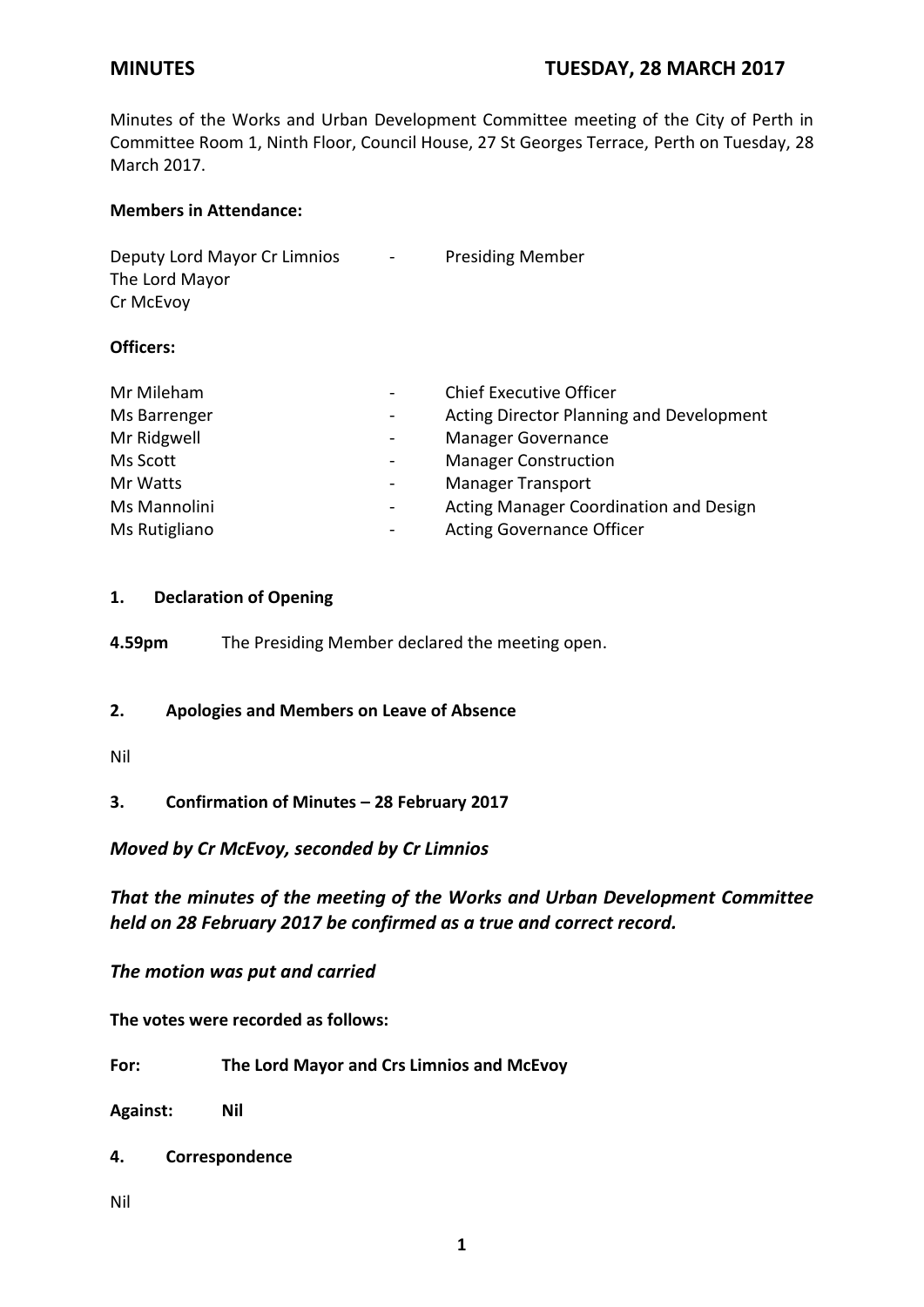## **5. Disclosures of Members' Interests**

Nil

**6. Reports**

**4.59pm** The Lord Mayor entered the meeting.

# **Item 6.1 City of Perth Urban Forest Plan Addendum 2017**

*Moved by The Lord Mayor, seconded by Cr McEvoy*

# *That Council:*

- 1. notes the findings of the City of Perth Urban Forest Plan Stage One *Addendum Report 2017, as detailed in this report and Attachment 6.1A; and*
- *2. acknowledges that the outcomes of the Addendum Report will be addressed in the Urban Forest Implementation Plan, currently in development.*

**The votes were recorded as follows:**

**For: The Lord Mayor and Crs Limnios and McEvoy**

**Against: Nil**

**Meeting Note:** Cr Limnios requested information on further tree species options.

# **Item 6.2 The Esplanade Intersection Upgrades**

*Moved by The Lord Mayor, seconded by Cr McEvoy*

*That Council:*

- *1. notes the concept designs as detailed in this report as Attachment 6.2B;*
- *2. approves the intersection improvements at:*
	- *a. The Esplanade/Sherwood Court;*
	- *b. The Esplanade/Howard Street;*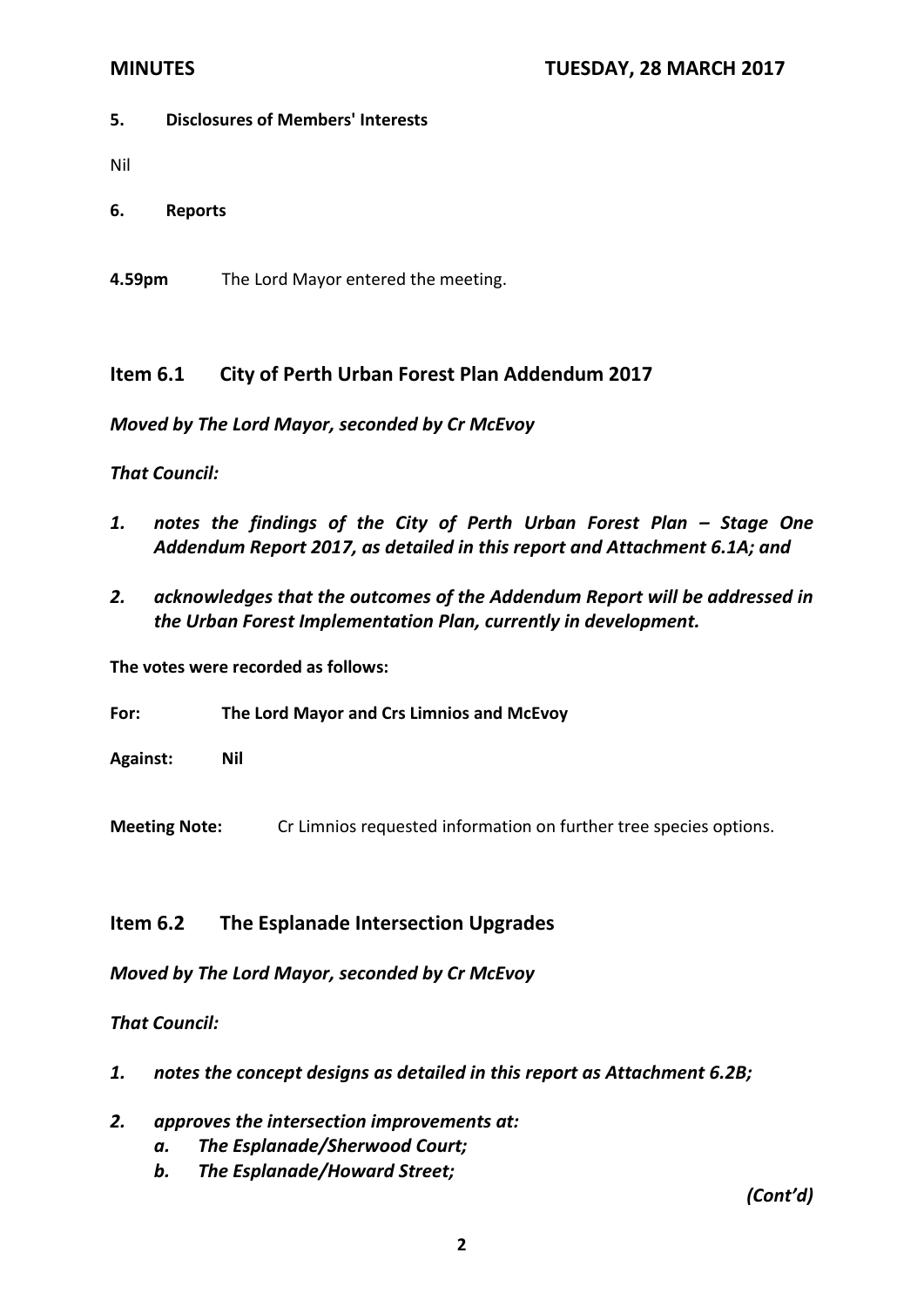- *3. APPROVES BY AN ABSOLUTE MAJORITY the unbudgeted expenditure of \$50,000 in part 2 above;*
- *4. notes that funding of \$350,000 and \$100,000 will be sought from the Metropolitan Redevelopment Authority and Department of Transport respectively, as full payment of proposed works; and*
- *5. notes that the projects will not proceed should funding in part 4 1 above not be made available by the State.*

**The votes were recorded as follows:**

- **For: The Lord Mayor and Crs Limnios and McEvoy**
- **Against: Nil**

# **Item 6.3 Wellington Street Upgrade - Median Island – Commencement of Tendering Process**

*Moved by The Lord Mayor, seconded by Cr McEvoy* 

*That Council:* 

- *1. approves the aggregation of the remaining Wellington Street Budgets in order to improve the ongoing coordination of the remaining works; and*
- *2. notes the proposal to coordinate the remaining Wellington Street works such that they run consecutively, including the acceleration of the Wellington Median Island Works, allowing completion of the outstanding Wellington Street works prior to Christmas 2017.*

**The votes were recorded as follows:**

**For: The Lord Mayor and Crs Limnios and McEvoy**

**Against: Nil**

**Meeting Note:** The Chief Executive Officer advised that information will be provided by Planning and Development regarding the Perth City Link specifically as it relates to King Street.

 $\overline{a}$ 

<sup>&</sup>lt;sup>1</sup> Administrative correction.